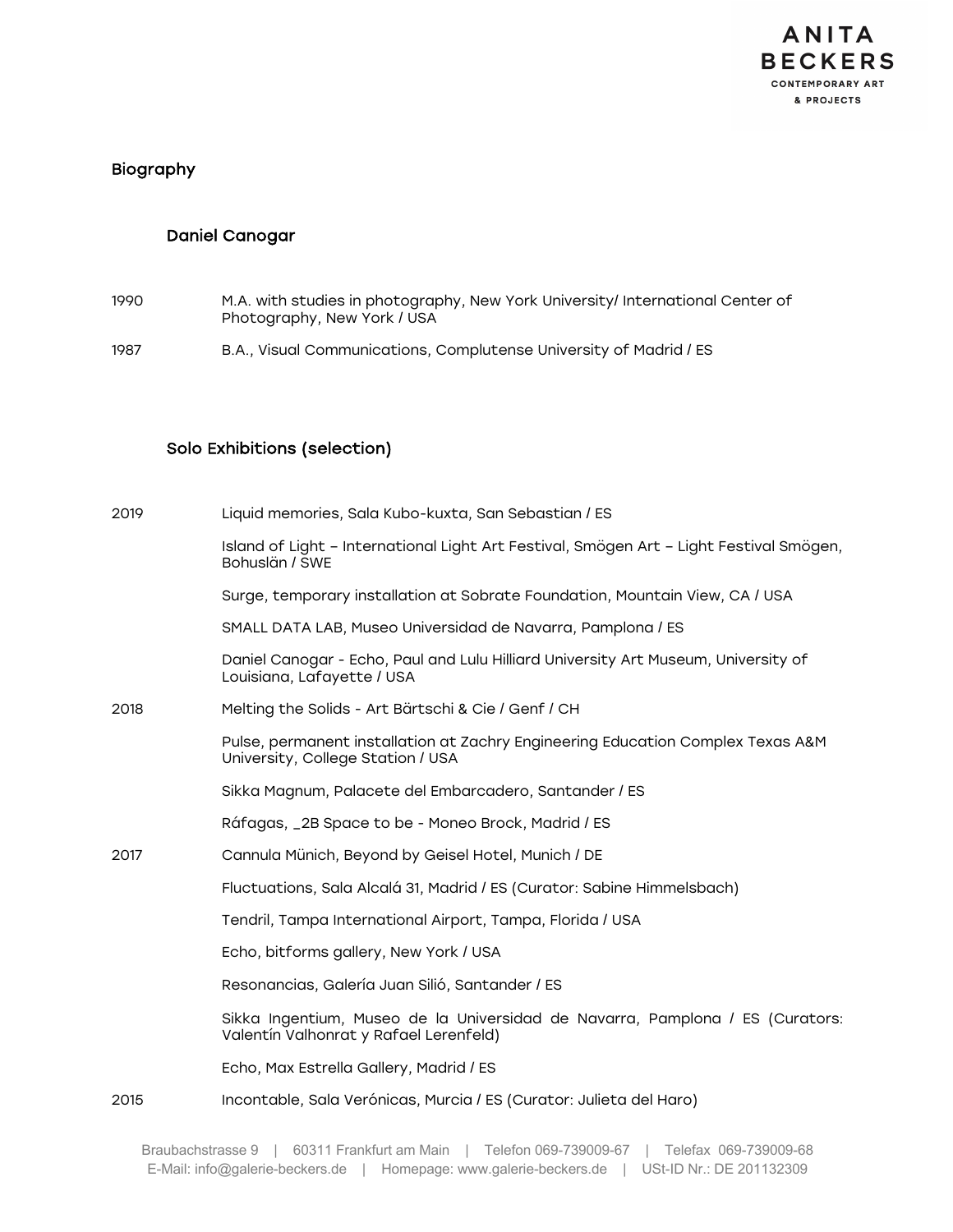| 2014              | Small Data, Max Estrella Gallery, Madrid / ES                                                                                                                                                            |
|-------------------|----------------------------------------------------------------------------------------------------------------------------------------------------------------------------------------------------------|
|                   | Storming Times Square, Times Square, New York / USA (Curator: Sherry Dobbin)                                                                                                                             |
|                   | Small Data, bitforms Gallery, New York / USA                                                                                                                                                             |
|                   | Quadratura, Espacio Fundación Telefónica de Lima / PER                                                                                                                                                   |
| 2013              | Quadratura, EAC Espacio de Arte Contemporáneo, Montevideo / URY                                                                                                                                          |
|                   | Vórtex, ArtON Gallery, Istanbul / TUR                                                                                                                                                                    |
|                   | Quadratura, Bildmuseet - Art and Visual Culture, Umeå / SWE (Curator: Cecilia<br>Andersson)                                                                                                              |
| 2012              | Quadratura, MAC - Museum of Contemporary Art Gas Natural Fenosa, A Coruña / ES                                                                                                                           |
|                   | Waves, permanent sculptural LED video installation for the atrium of 2 Houston<br>Center, Houston, Texas / USA                                                                                           |
|                   | Latidos, Espacio Fundación Telefónica Buenos Aires, Buenos Aires / ARG                                                                                                                                   |
|                   | Reboot, Second Street Gallery, Charlottesville, Virgina / USA                                                                                                                                            |
|                   | River of History, Museum Borusan Contemporary, Perili Kösk, Istanbul / TUR (Curator:<br>Kathleen Forde).                                                                                                 |
|                   | Drift, Juan Silió Gallery, Santander / ES                                                                                                                                                                |
|                   | Film Trilogy, Montalvo Art Center, Saratoga, California / USA                                                                                                                                            |
|                   | Gravedad Cero, Jump, Enredos, permanent large-format lightboxes for Jaleo DC,<br>José Andrés' signature restaurant in Washington D.C. / USA                                                              |
|                   | Crossroad, permanent sculptural LED video installation for the lobby of Borusan<br>Contemporary Museum, Istanbul / TUR                                                                                   |
| 2011              | Vortices, Fundación Canal de Isabel II, Madrid / ES (Curator: George Stolz)                                                                                                                              |
|                   | Travesías, Canal de Isabel II, Madrid / ES                                                                                                                                                               |
|                   | Spin, Max Estrella Gallery, Madrid / ES                                                                                                                                                                  |
|                   | Spin, Mimmo Scognamiglio Artecontemporanea, Milan / IT                                                                                                                                                   |
|                   | Daniel Canogar, Maior Gallery, Mallorca / ES                                                                                                                                                             |
|                   | Scanner, comission for Festival Cultural Digital, CICUS - University of Seville, Seville /<br>ES                                                                                                         |
|                   | Daniel Canogar, Amós Salvador, Cultural Rioja, Logroño / ES                                                                                                                                              |
|                   | Asalto Greenwich, permanent art installation for J House, Greenwich, Conneticut /<br><b>USA</b>                                                                                                          |
| 2010              | Travesias, sculptural LED video installation for the atrium of the European Union<br>Council celebrating Spain's Presidency of the European Union, Brussels / BEL                                        |
|                   | Constelaciones, permanent public art mosaic on pedestrian bridges over<br>Manzanares River, MRio Park, Madrid / ES                                                                                       |
| Braubachstrasse 9 | Daniel Canogar and Stephen Dean: Process in Dialogue, Koldo Mitxelena, San<br>Sebastian / ES (Curator: Cecilia Andersson).<br>60311 Frankfurt am Main   Telefon 069-739009-67  <br>Telefax 069-739009-68 |

E-Mail: info@galerie-beckers.de | Homepage: www.galerie-beckers.de | USt-ID Nr.: DE 201132309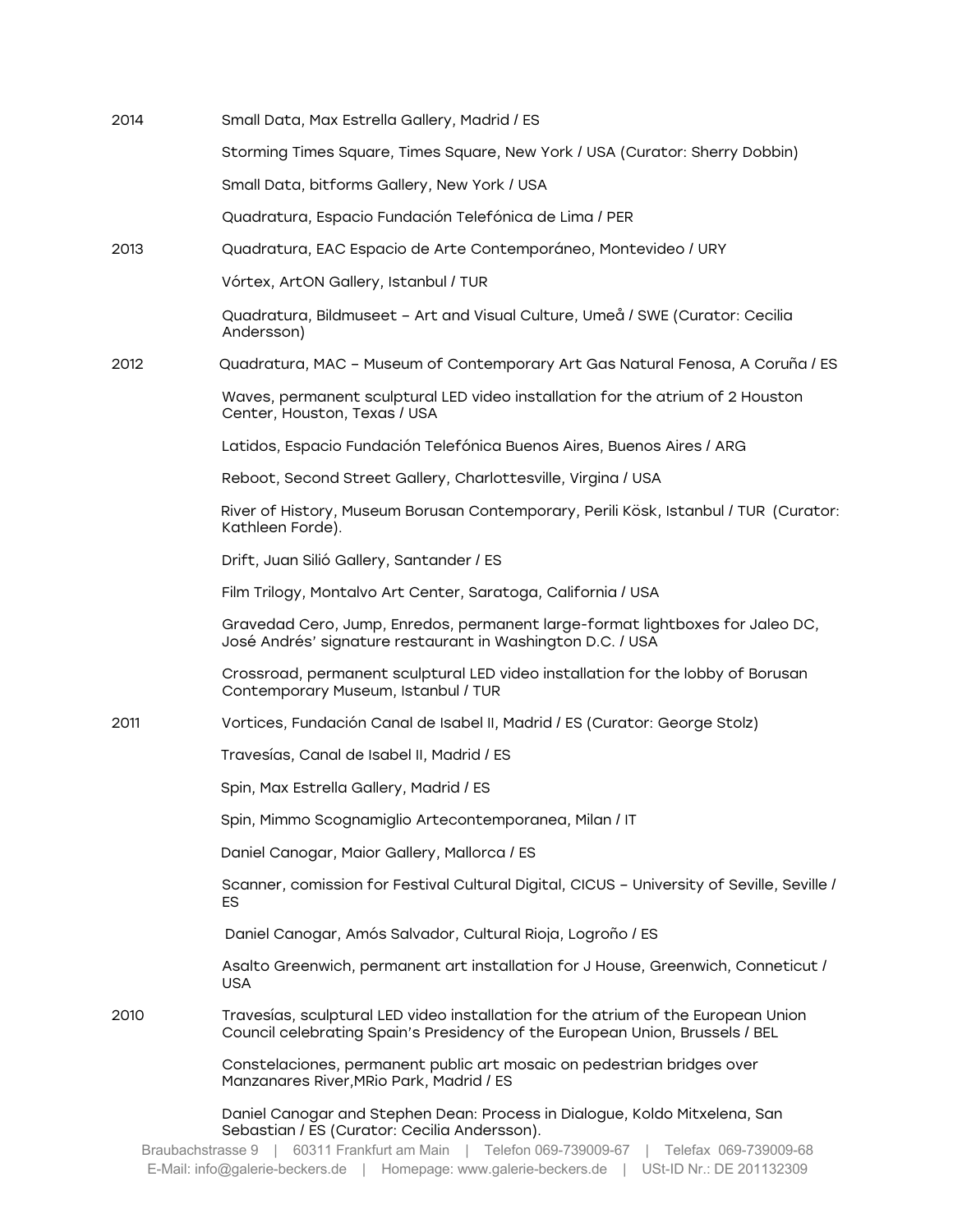|      | Pneuma, installation for window display at El Corte Inglés Department Store, Madrid<br>/ ES                               |
|------|---------------------------------------------------------------------------------------------------------------------------|
|      | Scanner, El Tanque, Tenerife / ES                                                                                         |
|      | Untitled, Oonagh Young Gallery, Dublin / IRL (Curator: Carolina Hoffmann)                                                 |
|      | La Teoría del Descarte, Spanish Cultural Center, Córdoba / ARG                                                            |
|      | Trace, bitforms Gallery, New York / USA                                                                                   |
|      | Synaptic Passage, large installation for "Brain: The Inside Story", American Museum<br>of Natural History, New York / USA |
| 2009 | Pneuma, Galerie Guy Bärtschi, Geneva / CH                                                                                 |
|      | Jerusalem Lights Festival, Jerusalem / ISR                                                                                |
|      | Asalto, projection on the façade of Alcazar de Segovia monument, Segovia / ES                                             |
|      | Clandestinos, projection on the Arcos de Lapa, Rio de Janeiro / BRA (Curator: Paulo<br>Reis)                              |
|      | Fuochi Fatui, Mimmo Scognamiglio Artecontemporanea, Napoli / IT                                                           |
|      | Daniel Canogar, Juan Silió Gallery, Santander / ES                                                                        |
|      | Fuegos Fatuos, Abierto x Obras, Matadero, Madrid / ES                                                                     |
| 2008 | Tangle, Mimmo Scognamiglio Artecontemporanea, Milan / IT                                                                  |
|      | Enredos, Max Estrella Gallery, Madrid / ES                                                                                |
|      | Daniel Canogar, Galerie Guy Bärtschi, Geneva / CH                                                                         |
|      | Nodi, permanent photographic mural comissioned for the Arensa Train Station,<br>Naples / IT                               |
| 2007 | Other Biologies, Sala Parpalló, Valencia / ES                                                                             |
|      | Daniel Canogar, Maior Gallery, Pollença, Mallorca / ES                                                                    |
|      | Daniel Canogar, CAC - Contemporary Art Center, Málaga / ES                                                                |
|      | Clandestinos, projection on the façade of San Pietro in Montorio Church, Notte en<br>Bianco, Rome / IT                    |
| 2006 | Clandestinos, projection on the Puerta de Alcalá monument, Noche en Blanco,<br>Madrid / ES                                |
|      | Daniel Canogar, Fundación Sa Nostra, traveling show to Ibiza, Palma de Mallorca and<br>Formentera / ES                    |
|      | Photosynthetic Rememberance, Black Box, Filomena Soares Gallery, ARCO / ES                                                |
|      | Cycles of Collective Forgetting, Filomena Soares Gallery, Lisbon / PRT                                                    |
| 2005 | Other Geologies, BBK Foundation, Bilbao / ES                                                                              |
|      | Other Geologies, La Panera, Lérida / ES                                                                                   |
| 2004 | Memory Theater, Art + Public, Geneva / CH                                                                                 |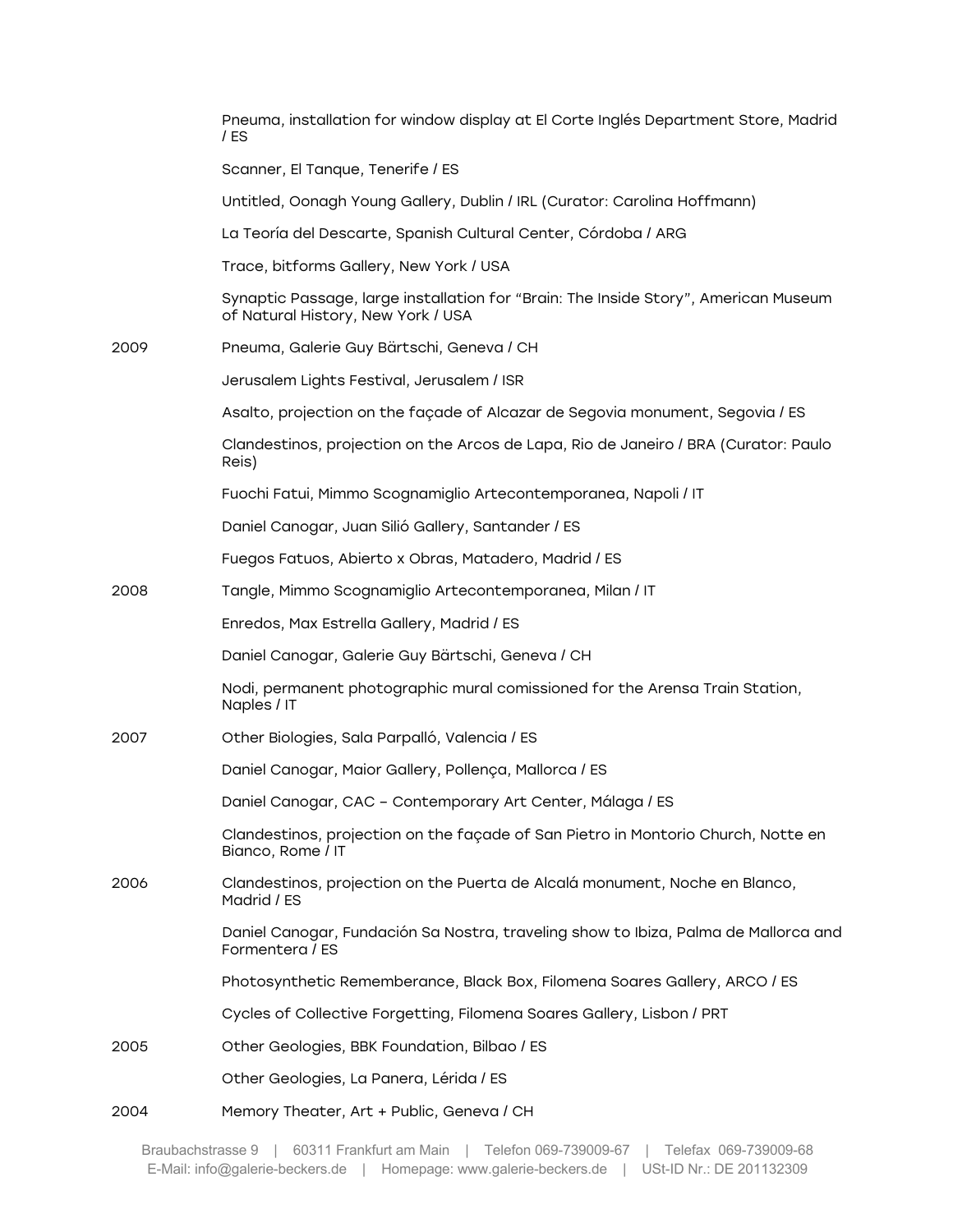Icaros, Sala Luzán, Zaragoza / ES

| 2003 | Ingrávidos, Fundación Telefónica, Madrid / ES                                                         |
|------|-------------------------------------------------------------------------------------------------------|
|      | Zero Gravity, Museum of the University of Alicante, Alicante / ES                                     |
|      | Pulse of Darkness, Cairo / EGY                                                                        |
|      | Biennial, Aquenaton Gallery, Cairo / EGY                                                              |
|      | Osarios, Spectrum Gallery, Zaragoza / ES                                                              |
| 2002 | Zero Gravity, Santa Monica Art Center, Barcelona / ES                                                 |
|      | Dermal Thresholds, Filomena Soares Gallery, Lisbon / PRT                                              |
|      | "ime Release, Helga de Alvear Gallery, Madrid / ES                                                    |
| 2001 | Osarios, Juana de Aizpuru Gallery, Seville / ES                                                       |
|      | Teratologías, site specific project for Palacio de Moctezuma, Cáceres / ES                            |
| 2000 | Obscenity of the Surface, Oboro, Montreal / CAN                                                       |
|      | Bringing Down the House, Estrany de la Mota Gallery, Barcelona / ES                                   |
|      | Sentience, Centro de Arte, Lima Biennial, Lima / PER                                                  |
|      | Sentience, Sala el Roser, Lérida /ES                                                                  |
| 1999 | Bringing Down the House, Offenes Kulturhaus Center for Contemporary Art, Upper<br>Austria, Linz / AUS |
|      | Sentience, Project Room, ARCO International Art Fair, Helga de Alvear Gallery / ES                    |
|      | Centro Cultural de la Merce, Gerona / ES                                                              |
|      | University of Salamanca, Patio de Escuelas Exhibition Hall, Salamanca / ES                            |
| 1998 | Helga de Alvear Gallery, Madrid / ES                                                                  |
| 1997 | Nostalgia for the Body, Visor Gallery, Valencia / ES                                                  |
| 1996 | Espace d'Art Yvonamor Palix, Paris / FR                                                               |
|      | Sous la Surface, Espace F, Matane, Quebec / CAN                                                       |
|      | Sous la Surface, Galerie Sequence, Chicoutimi, Quebec / CAN                                           |
|      | Sous la Surface, Axe Neo-7, Hull, Quebec / CAN                                                        |
| 1995 | Incorporeo, Art and Technology Foundation / ES                                                        |
|      | Incorporeo, Metronom, Rafael Tous Foundation for Contemporary Art, Barcelona / ES                     |
|      | Espacio Mínimo Gallery, Murcia / ES                                                                   |
| 1994 | Angels de la Mota Gallery, Barcelona. C.O.A.M. Gallery, Málaga / ES                                   |
|      | Exhibition gallery of the City of Mataró, Mataró / ES                                                 |
| 1993 | Visor Gallery, Valencia / ES                                                                          |
|      |                                                                                                       |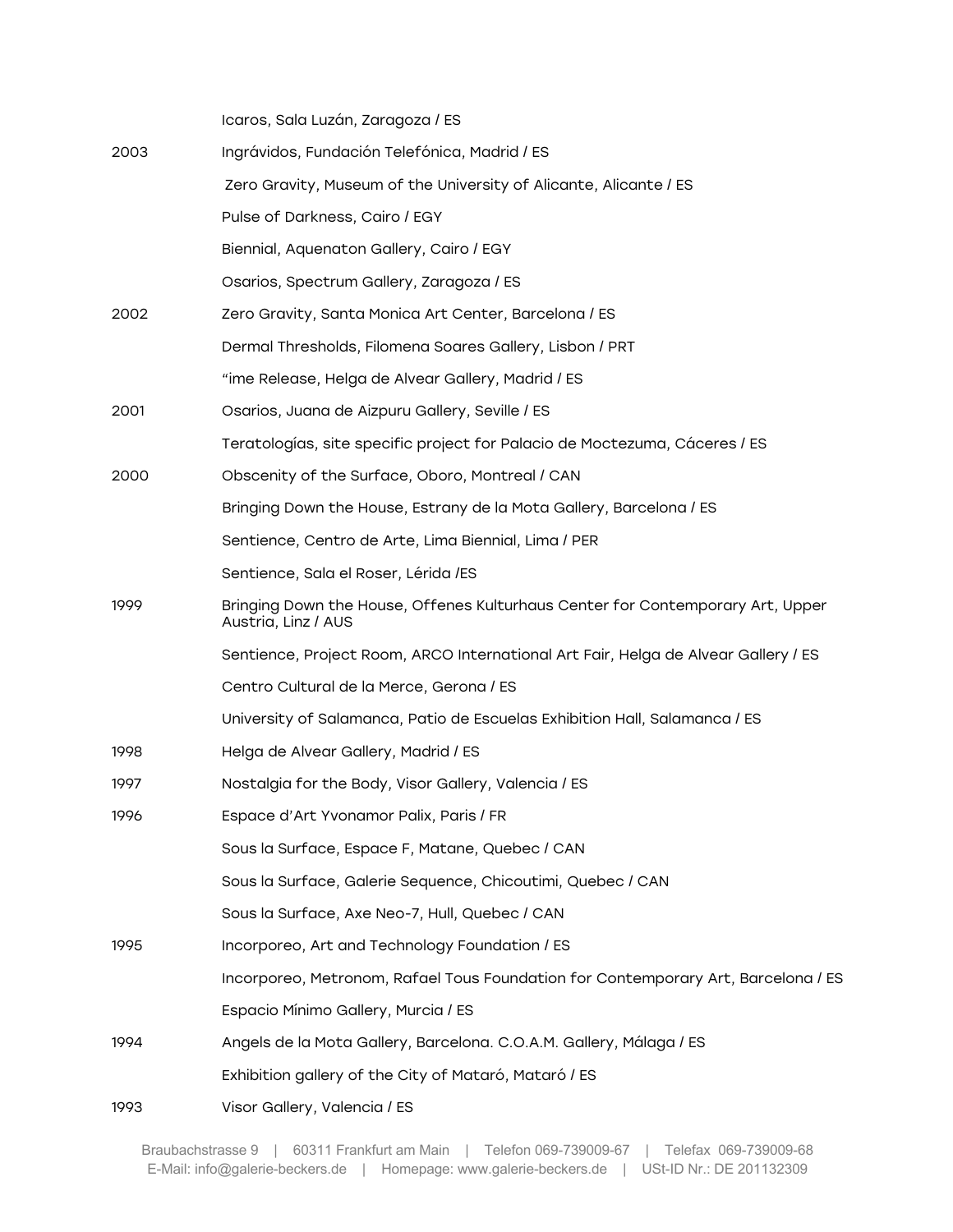|      | Monastery of Veruela, Tarazona /ES               |
|------|--------------------------------------------------|
| 1991 | Def Con Dos Gallery, Madrid / ES                 |
| 1990 | Angels de la Mota Gallery, Barcelona / ES        |
|      | Bereshith Gallery, Toledo / ES                   |
| 1989 | Washington Square East Galleries, New York / USA |
| 1987 | Centre for Photographic Creation, Vigo / ES      |
| 1986 | Fotocentre Gallery, Lérida / ES                  |
| 1985 | Galerie Studio Ethel, Paris / FR                 |
|      | Aele Gallery, Madrid / ES                        |

# Group Exhibitions (selection)

| 2019 | Esceneography for "Monsieur Goya, una indagación" at theatre Fernán Gomez,<br>Madrid / ES                  |
|------|------------------------------------------------------------------------------------------------------------|
|      | ARCO Lisboa - Art Fair Booth C03 / Max Estrella /Lisbon / POR                                              |
|      | 30 years of Game Boy, etopia_ center for art & technology, Zaragoza / ES #                                 |
|      | Asalto Barcelona, Llum BCN 2019 Festival Poblenou, Barcelona / ES                                          |
| 2018 | Expo Chicago Art Fair, Eduardo Secci Contemporary, Chicago, Illinois / USA                                 |
|      | In4Art Salon VI - Innovatism, In4Art Project Space, Amsterdam / NL                                         |
| 2017 | nREAL, Chronus Art Center, Shanghai / CHN                                                                  |
|      | Overture: Selections from the Borusan Contemporary Art Collection, Borusan<br>Contemporary, New York / USA |
|      | Tensioni Strutturali #3, Eduardo Secci Gallery, Florence / IT                                              |
|      | Virtual Views: Digital Art from the Thoma Foundation, Orlando Museum of Art,<br>Orlando Florida / USA      |
|      | El Escorial para los artistas, San Lorenzo de El Escorial / ES                                             |
|      | Summer 2017: A preview of next season, bitforms gallery, New York / USA                                    |
|      | unreal, Haus del Elektronischen Künste, Basel / CH                                                         |
|      | Colectiva 23 Aniversario Max Estrella, Galería Max Estrella, Madrid / ES                                   |
|      | Una Historia Posible, Colección de Fotografías Alcobendas, Centro Niemeyer / ES                            |
|      | Del Rigor en la Ciencia, Colección DKV, La Párraga, Murcia / ES                                            |
|      | Fifteen Year Anniversary, bitforms gallery, Minnesota Street Project, San Francisco /<br><b>USA</b>        |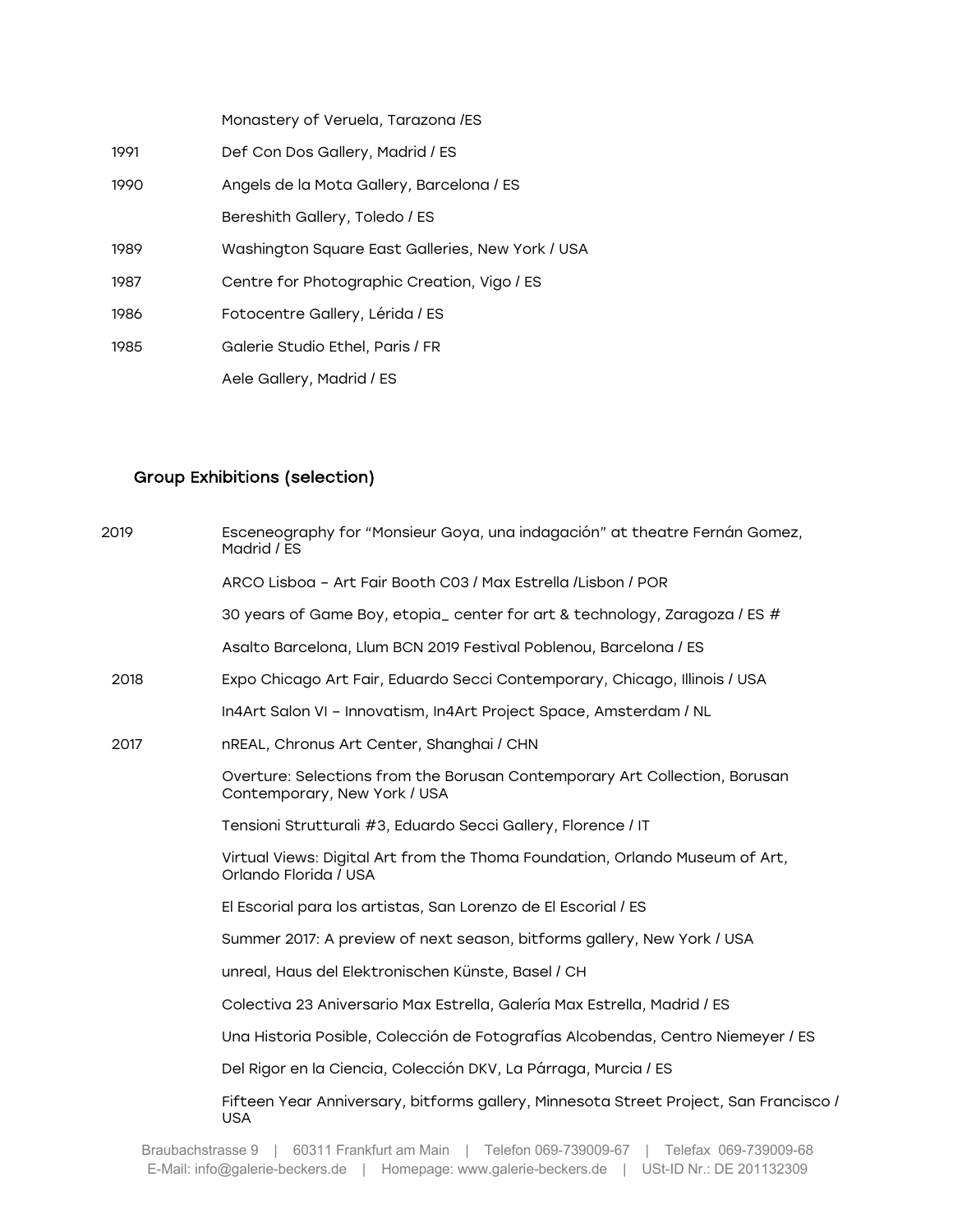|      | Asalto Toronto, Toronto Nuit Blanche / CAN                                                               |
|------|----------------------------------------------------------------------------------------------------------|
|      | Cannula Salamanca, Festival de Luces y Vanguardas, Salamanca / ES                                        |
|      | Code and Noise, Museo Cultural de Santa Fe, Currents Festival 2016, Santa Fe / USA                       |
|      | On Surface, Stiftung Wilhelm Lehmbruck Museum, Duisburg / DE                                             |
|      | Mouse in the Machine: Nature in the Age of Digital Art, Art House, Santa Fe, New<br>Mexico / USA         |
|      | 20 Anni e poi, Mimmo Scognamiglio Artecontemporanea Asalto Durham, Lumiere<br>Festival, Durham / UK      |
|      | Memory Burn, bitforms gallery, New York / USA                                                            |
|      | Invento / The Revolution that Invented Us, Oca - Parque do Ibirapuera / Sao Paulo /<br><b>BRA</b>        |
|      | La Construcción Social del Paisaje, Centro Andaluz de Arte Contemporáneo / ES                            |
|      | Collective IV, Galeria Art Bärtschi, Geneva / CH                                                         |
|      | Cycle, Centro Cultural Banco do Brasil, Brasilia / BRA                                                   |
| 2014 | A book between two stools, Boghossian Foundation, Villa Empain, Brussels / BEL                           |
|      | Cycle, Centro Cultural Banco do Brasil, Belo Horizonte / BRA                                             |
|      | Pure Water, Lentos Kunstmuseum, Linz / AUT                                                               |
|      | Cycle, Centro Cultural Banco do Brasil, Sao Paulo / BRA                                                  |
|      | Collective III, Gallery Guy Bärtschi, Geneva / CH                                                        |
|      | Icastica, Arezzo / IT                                                                                    |
|      | Metrópolis, Fundación Canal, Madrid / ES                                                                 |
|      | Bienal de Arte Contemporáneo Fundación ONCE, CentroCentro Cibeles, Madrid / ES                           |
|      | Aspects of the Self: Portraits of our Times, Moss Arts Center, Virginia Tech, Virginia /<br><b>USA</b>   |
|      | Agua Doce, Ciudad de la Cultura, Santiago de Compostela / ES                                             |
|      | The Saastamoinen Foundation Art Collection, EMMA, Tapiola / FIN                                          |
|      | Doble Dirección, FRAC Córcega / FR                                                                       |
| 2013 | Trination - Pingyao International Photography Festival', Pingyao / CHN                                   |
|      | Human Shots - The Human Side of Photography', Mimmo Scognamiglio, Milano / IT                            |
|      | Sikka Magnum and Tracks, "File Festival", Sesi Gallery, Sao Paulo / BRA                                  |
|      | Spin, "video_dumbo", Eyebeam, New York / USA                                                             |
|      | Flow, Just Flow: Variations on a Theme, Joel and Lila Harnett Museum of Art,<br>Richmond, Virginia / USA |
| 2012 | Asalto Montalvo, projection on Villa Montalvo, Montalvo Arts Center, Saratoga,<br>Kalifornien / USA      |

Braubachstrasse 9 | 60311 Frankfurt am Main | Telefon 069-739009-67 | Telefax 069-739009-68 E-Mail: info@galerie-beckers.de | Homepage: www.galerie-beckers.de | USt-ID Nr.: DE 201132309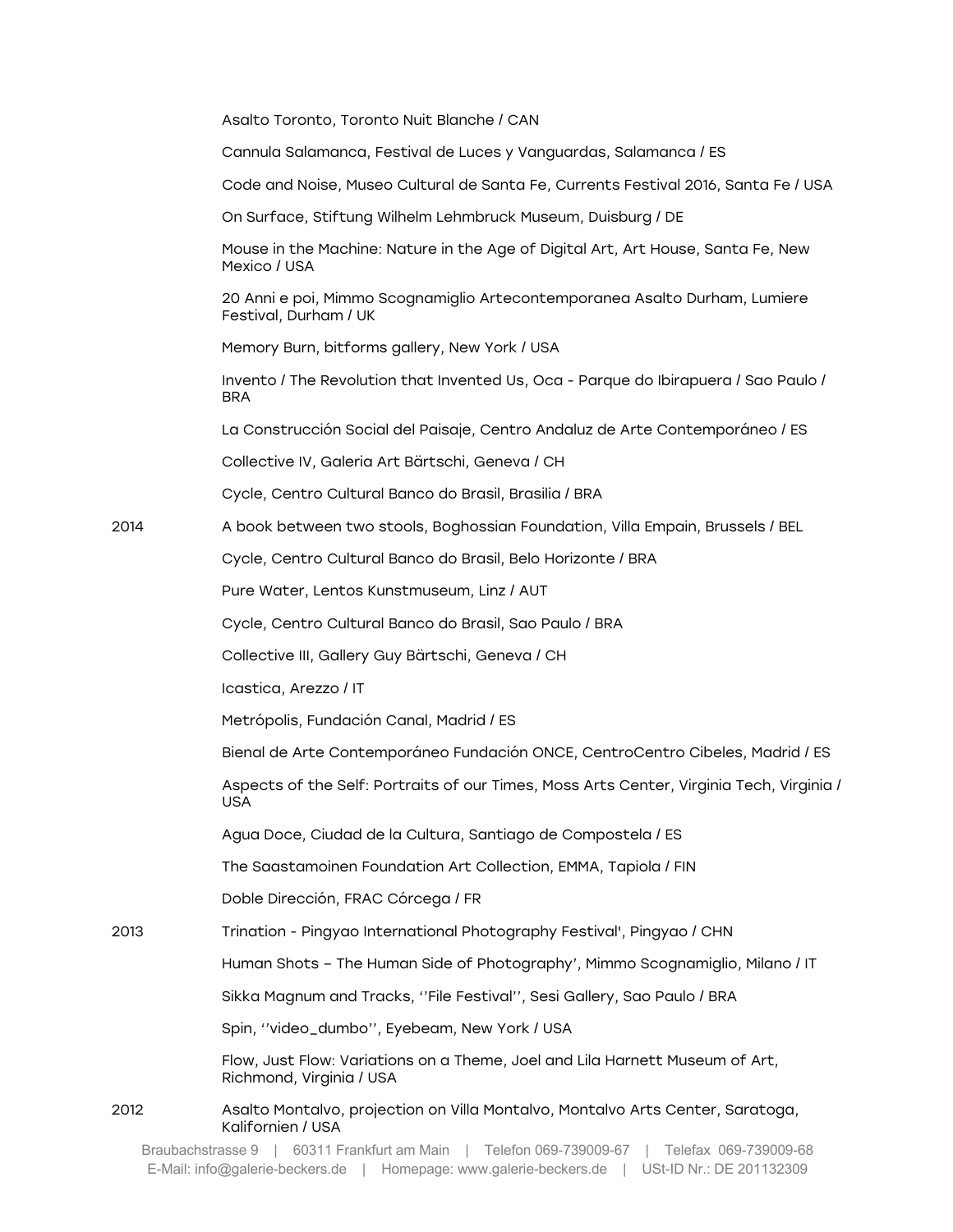World on a Wire, bitforms Gallery, New York, New York / USA

Behind the Curtain, Pelaires Gallery, Palma de Mallorca / ES

Scanner, Mapping Festival, Geneva / CH

Enredos 1, "P.2 Projects", Jonathan Ferrara Gallery, New Orleans, Lousiana / USA

Sentience, Aproximaciones I, Arte Español Contemporáneo, Helga de Alvear Foundation, Cáceres / ES (Curator: Rafael Doctor)

Colección Los Bragales, Centro de Arte de Alcobendas. Madrid / ES

2011 New Frontiers, Sundance Film Festival, Park City, Utah / USA (Curator: Shari Frilot)

New Frontiers, Salt Lake Art Center, Utah / USA (Curator: Shari Frilot)

Videostorias: en construcción, ARTIUM, Vitoria / ES (Curators: Blanca de la Torre andInma Prieto)

Weimar Arts Festival, Neues Museum, Weimar / DE

What?, Mimmo Scognamiglio Arte Contemporanea, Milan / IT

250K, Museum Borusan Contemporary, Perili Kösk, Istanbul / TUR

Scanner, 4th Moscow Biennale of Contemporary Art, Moscow / RUS (Curator Peter Weibel)

Asalto New York, "Bring to Light", Nuit Blanche NY, Brooklyn, New York, New York / USA

Vis-a-vis, Es Baluard, Museu d'Art Modern i Contemporary de Palma, Mallorca / ES

2010 "Atopia", CCCB - Barcelona Contemporary Culture Center, Barcelona / ES (Curator: Ivan de la Nuez)

25 obras, 17 artistas, 4 relatos, La Panera Art Center, Lérida / ES

Fiax Lux, MACUF – Museum of Contemporary Art Unión Fenosa, A Coruña / ES (Curator: Paulo Reis)

25 Años de la Muestra de Arte de Injuve, Tabacalera Building, Madrid / ES (Curators: María and Lorena de Corral)

Nuevas Historias: A New Vision of Spanish Photography, Copenhagen / DK (Curators: Timothy Persons and Estelle af Malmborg)

Natural Porto Art Show, Porto / PRT (Curator: David Barro)

2009 Lanzarote Biennial, Lanzarote / ES (Curator: Iván de la Nuez)

Libertad, Igualdad, Fraternidad, Madrid / ES (Curators: Isabel Durán and Bernard Marcadé)

Art Algarve, Salt Mines, Algarve / PRT (Curators: Maria and Lorena de Corral).

Cerveira Biennial, Cerveira / PRT (Curator: Maria Fátima Lambert)

The End, Andy Warhol Museum, Pittsburgh, Pennsylvania / USA (Curator: Eric Shiner)

Banquete, Nodos y Redes, ZKM Center for Art and Media, Karlsruhe / DE (Curator: Karin Ohlenschlager).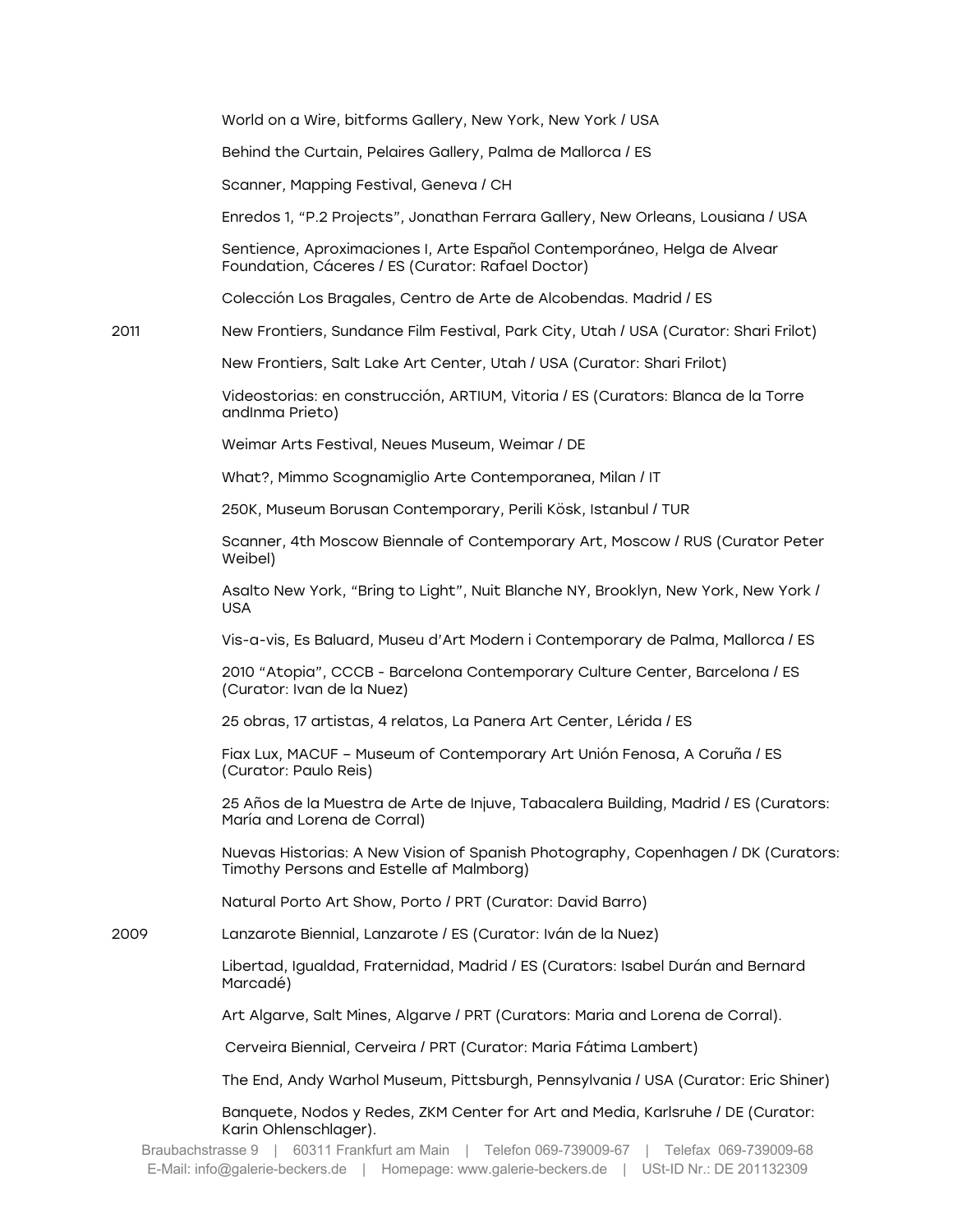| 2008 | Inner and Outer Space, Mattress Factory Museum, Pittsburgh, Pennsylvania / USA<br>(Curator: Dara Meyers Kingsley)                                   |
|------|-----------------------------------------------------------------------------------------------------------------------------------------------------|
|      | Surreale, Mimmo Scognamiglio Arte Contemporanea, Milan / IT (Curator: Demetrio<br>Paparoni)                                                         |
|      | The Discreet Charm of Technology, ZKM, Center for Art and Media, Karlsruhe / DE<br>(Curators: Claudia Gianetti and Antonio Franco)                  |
|      | Solo Project, Galerie Caprice Horn. Berlin / DE                                                                                                     |
|      | Nuevas Historias: A New Vision of Spanish Photography, Kulturhuset, Stockholm /<br>SWE (Curator Timothy Persons and Estelle af Malmborg).           |
|      | Máquinas y Almas, Reina Sofía Museum of Contemporary Art, Madrid / ES (Curator:<br>Montxo Algora)                                                   |
|      | El Discreto Encanto de la Tecnología, Latin-american and Extremeño Museum of<br>Contemporary Art, Badajoz / ES (Curator: Claudia Giannetti).        |
|      | Banquetes, Nodos y Redes, La Laboral Centro de Arte y Creación Industrial, Gijón /<br>ES (Curator: Karin Ohlenschlager).                            |
|      | España: Arte Spagnola 1957-2007, Palazzo Sant' Elia. Regionale di Palermo and the<br>Cervantes Institute, Palermo / IT(Curator: Demetrio Paparoni). |
|      | Light Messages, Es Baluard Museum, Palma de Mallorca / ES (Curator: Marie Claire<br>Uberquoi).                                                      |
| 2007 | Frágil, Estrany de la Mota Gallery, Barcelona / ES                                                                                                  |
|      | Timer: Art after 9/11, Triennale Bovisa, Milan / IT (Curators: Demetrio Paparoni and<br>Gianni Mercuri).                                            |
|      | Existencias, MUSAC - Castilla and León Contemporary Art Museum, León / ES<br>(Curators: Rafael Doctor and Agustín Perez Rubio).                     |
|      | Outside The Box", Cornerhouse, Manchester / UK (Curator: Kathy Rae Huffman). "                                                                      |
|      | BIDA 2007", Sports in the Arts Biennial, Gijón / ES                                                                                                 |
|      | Salzillo 21", Sala Verónicas, Murcia / ES (Curator: Lorena Corral)                                                                                  |
| 2006 | Miradas y Visiones, Reina Sofia Museum of Contemporary Art, Madrid / ES                                                                             |
| 2005 | Reason and Sensibility, Encuentro com Arte Carlton, Sao Paulo / BRA (Curator: Paulo<br>Reis)                                                        |
|      | Lenguajes y Sentidos, Caja Burgos Art Collection, Museum of Passion, Valladolid / ES                                                                |
|      | New Technology, New Iconography, New Photography", Museum of Abstract Art,<br>Juan March Foundation, Cuenca / ES (Curator: Catherine Coleman)       |
|      | Arte Solidario, El Aguila Art Center, Madrid / ES (Curators: Tino Callabuich and<br>Rosalind Willimans)                                             |
| 2004 | Joy of my Dreams, Seville Biennial, Seville / ES (Curator: Harald Szeeman)                                                                          |
|      | Intrasentidos, Otras Miradas a la Colección, Artium Museum, Vitoria / ES                                                                            |
|      | New Technology, New Iconography, New Photography, Juan March Foundation,<br>Palma de Mallorca / ES                                                  |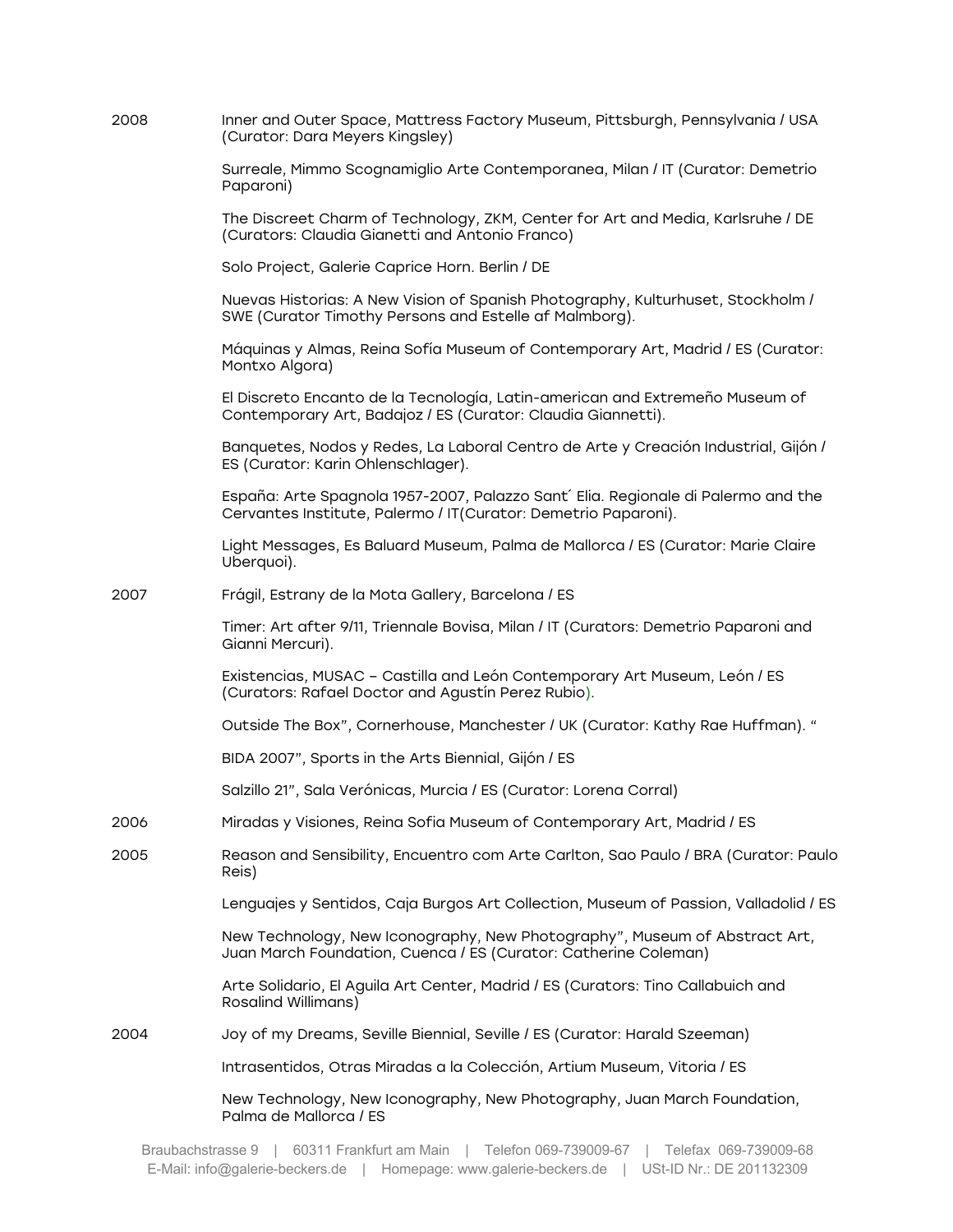|                   | Territories of Silence, Caja Burgos Art Center, Burgos / ES                                                                                                   |
|-------------------|---------------------------------------------------------------------------------------------------------------------------------------------------------------|
| 2003              | c2, Contemporary Art Collection of the City of Lleida, Lerida / ES                                                                                            |
|                   | Come Rally, Museum of Contemporary Art, Vigo / ES (Curator: Javier Durana)                                                                                    |
|                   | Come Rally, Artium Museum, Vitoria / ES                                                                                                                       |
|                   | European Media Arts Festival, Osnabruck / DE (Curator: Hermann Noering).                                                                                      |
|                   | Dream Landscape, Terme Regina, Montecatini / IT                                                                                                               |
| 2002              | Big Sur, Hamburger Banhof Museum / DE (Curators: Enrique Juncosa and Joachim<br>Jaeger)                                                                       |
|                   | Todo Fluye, Conde Duque Center /ES (Curators: Karin Ohlenshlager and Luis Rico)                                                                               |
|                   | Printemps de Septembre, Toulouse / FR (Curator: Marta Gili)                                                                                                   |
|                   | Parole de Peau, Museum of Civilization, Quebec, Quebec / CAN                                                                                                  |
|                   | Madrid al Descubierto, Comunidad de Madrid / ES                                                                                                               |
|                   | The Nude in 20th Century Art, Kunsthalle, Emden / DE                                                                                                          |
|                   | Gótico pero Exótico, Artium Museum, Vitoria / ES                                                                                                              |
| 2001              | Presente Remoto. The Nineties in the Museum of Fine Arts", Sala Amárica, Vitoria /<br>ES                                                                      |
|                   | Trouvailles, Galerie von Lintel & Nusser, Munich / DE                                                                                                         |
|                   | La noche. Imágenes de la noche en el arte español 1981-2001, Museo Esteban<br>Vicente, Segovia / ES                                                           |
|                   | Optical Allusions, New Perspectives on Spanish Photography, Centre Cultural La<br>Mercé, Castellon / ES                                                       |
|                   | Luces de Arte, Palacete del Embarcadero, Santander / ES                                                                                                       |
| 2000              | The Ego is Something Different, Kunstsammlung Nordrhein Westfalen Museum,<br>Düsseldorf / DE (Curator: Armin Zweite)                                          |
|                   | Sharing Exoticism, Lyon Biennale, Lyon / FR (Curator: Jean-Hubert Martin).                                                                                    |
|                   | Propuesta 2000", Cervantes Institute, Casablanca / MAR                                                                                                        |
|                   | Staging the Self, Koldo Mitxelena, San Sebastian / ES (Curator: Menene Gras<br>Balaguer)                                                                      |
| 1999              | Ragtime, Estrany De la Mota Gallery, Barcelona / ES                                                                                                           |
|                   | Propuesta 99", Museum of Contemporary Art, Madrid / ES Biennial of Lerida, Lerida /<br>ES.                                                                    |
| 1998              | Body Mecanique, Wexner Center for the Arts, Columbus, Ohio / USA (Curator: Sarah<br>Rogers)                                                                   |
|                   | Contemporary Photography from Spain, Galerie Wolfgang Gmyrek, Düsseldorf / DE                                                                                 |
|                   | In the Realm of Phantoms-Photographs of the Invisible, Kunsthalle Krems / AUT                                                                                 |
| Braubachstrasse 9 | De Imagen y Soportes, International Art Center, Revillagigedo Palace, Gijón / ES<br>60311 Frankfurt am Main<br>Telefon 069-739009-67<br>Telefax 069-739009-68 |

E-Mail: info@galerie-beckers.de | Homepage: www.galerie-beckers.de | USt-ID Nr.: DE 201132309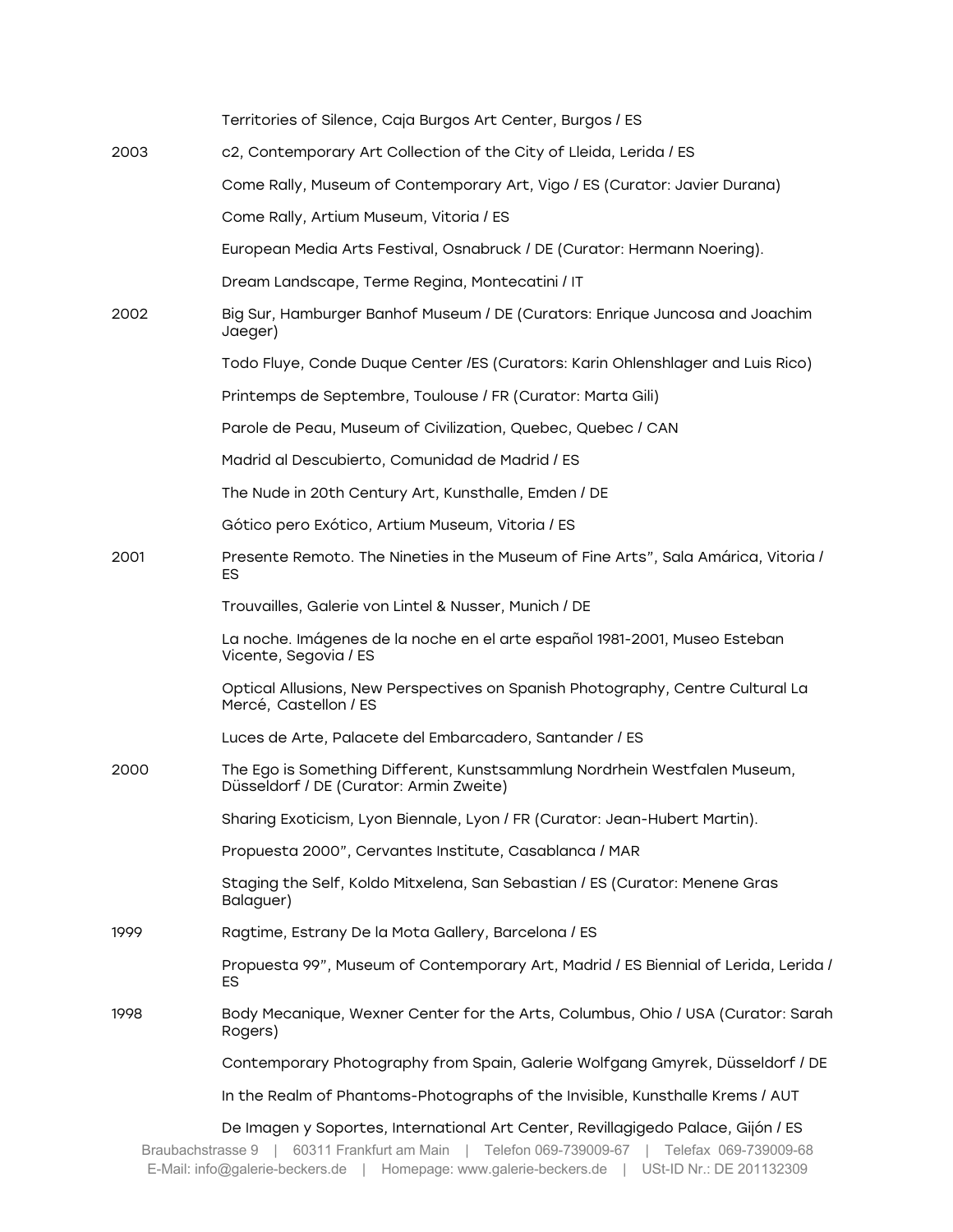|      | Espace d'Art Yvonamor Palix, París. Wolfgang Gmyrek Gallery, Düsseldorf / DE                                                   |
|------|--------------------------------------------------------------------------------------------------------------------------------|
| 1997 | Les Incorporels, Marché Bonsecours, Mois de la Photo a Montreal, Montreal / CAN                                                |
|      | In the Skin of the Bull, Palacio de Velazquez, Reina Sofia Museum of Contemporary<br>Art, Madrid / ES (Curator: Aurora García) |
|      | Architectures of Light, C.O.A.M., Málaga / ES                                                                                  |
|      | Procesos, Casa Grace, Lima / PER                                                                                               |
| 1996 | La Corne de la Licorne, Rencontres Internationales de la Photographie, Arles / FR<br>(Curator: Joan Fontcuberta)               |
|      | Deutsche Leasing European Photography, Bad Homburg / DE                                                                        |
|      | Incorpóreo, Centre d'Art Basse Normandie, Herouville / FR                                                                      |
| 1995 | Configuration Changeante, Maison de la Culture Mercier, Montreal / CAN (Curator:<br>Richard Baillargeon)                       |
|      | Between Passion and Silence, Fototeca Nacional, La Habana, Cuba / CUB (Curator:<br>Rosa Olivares)                              |
|      | Elba Benitez Gallery, Madrid / ES                                                                                              |
| 1994 | Sculpture Center, New York / USA                                                                                               |
|      | The Transient Image, Walter Phillips Gallery, Banff Centre for The Arts, Alberta / CAN                                         |
|      | Biennial of Young European Artists, Lisbon / PRT                                                                               |
|      | Fúcares Gallery, Almagro / ES                                                                                                  |
|      | Cromo Gallery, Alicante / ES                                                                                                   |
|      | Anys 90, Distancia Cero, Santa Mónica Art Center, Barcelona / ES (Curator: Jose Luis<br>Brea).                                 |
|      | Arte Virtual, Metro Opera, Madrid / ES (Curator: Rafael Lozano-Hemmer)                                                         |
|      | The Fragile Image, Fundación La Caixa, Barcelona / ES (Curator: Marta Gili)                                                    |
| 1993 | Impuros, Canal de Isabel II, Madrid / ES (Curator: Rafael Doctor)                                                              |
|      | Germinations, Kunstforeningen, Copenhagen, Denmark. Budapest Gallery, Budapest<br>/ HUN                                        |
|      | Tres Tria, Antonio de Barnola Gallery, Barcelona / ES                                                                          |
|      | L'autre, le Regard, l'Espace, Refectoire Des Jacobins, FRAC Midi-Pyrenées, Toulouse<br>/ FR                                    |
|      | The Telephone: Model, Pretext or Complement, Art and Technology Foundation,<br>Madrid / ES (Curator: José Benlloch)            |
| 1992 | Masha Prieto Gallery, Madrid / ES                                                                                              |
|      | 13 Crítics, 26 Photographers, Santa Monica Art Center, Barcelona / ES (Curator:<br>Gloria Picazo)                              |
|      | Germinations, Magasin, Centre National d'Art Contemporain de Grenoble, Grenoble /<br>FR.                                       |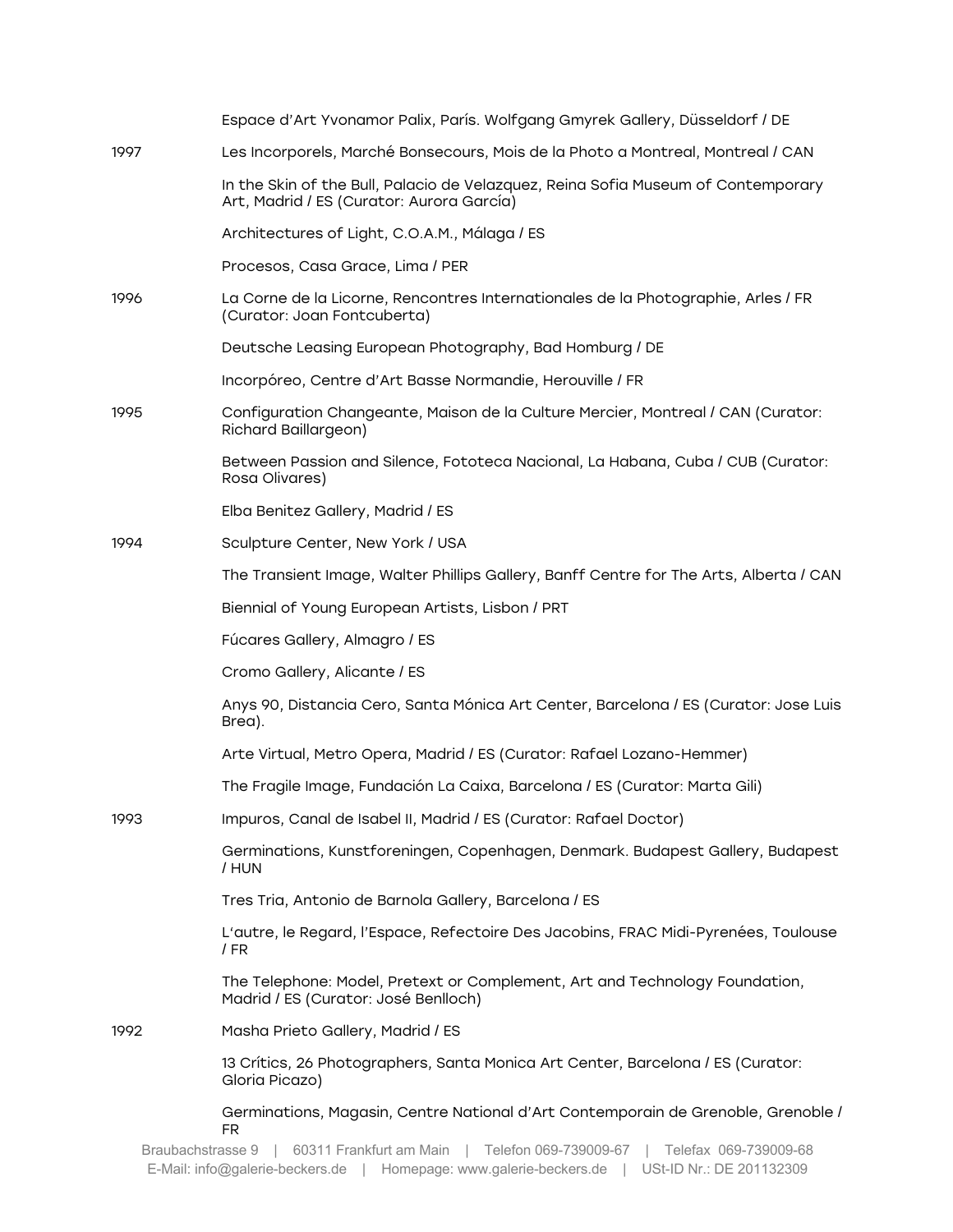| Reframing The Family, Artists Space, New York / USA                                                                         |
|-----------------------------------------------------------------------------------------------------------------------------|
| Muestra de Arte Joven", Spanish Museum of Contemporary Art, Madrid / ES                                                     |
| Creatió Fotografica a Espanya, 1969-1988, Santa Monica Art Center, Barcelona / ES                                           |
| Creation Photographique en Espagne, 1969-1988, Musée Cantini, Marseille / FR                                                |
| After Franco: A New Generation of Spanish Photography, Marcuse Pfeifer Gallery,<br>New York / USA (Curator: Chantal Grande) |
| Body and Soul, Rencontres Internationales de Photographie, Arles / FR                                                       |
| Haute Sensibilité: Six Photographes Espagnols, Galerie d'Art Contemporain du<br>Centre Saint-Vincent, Herblay / FR          |
| Perspektief Gallery, Rotterdam / NL                                                                                         |
| Five Young Spanish Photographers, Galerie Seguier, Paris / FR                                                               |
| Photography in the Museum", Spanish Museum of Contemporary Art, Madrid / ES                                                 |
|                                                                                                                             |

## Awards, Lectures, Teaching

| 2016          | Regents Lecturer at UCLA Design Media Arts Department, Los Angeles, CA / USA                      |
|---------------|---------------------------------------------------------------------------------------------------|
| 2015          | Artist residency at Civitella Ranieri Foundation / IT                                             |
| 2012          | Artist residence for art and technology research in Montalvo Arts Center, Saratoga<br>/ USA       |
| $2012 - 2016$ | Visiting Professor at IE Business School, Faculty of Architecture, Madrid / ES                    |
| 2011          | Photograph Prize, Premios de Cultura / ES                                                         |
| 2010          | Comunidad de Madrid, Madrid / ES                                                                  |
| 2009          | Photograph Prize, Premios Villa de Madrid / ES                                                    |
|               | Madrid City Hall, Madrid / ES                                                                     |
|               | Light, Space and Perfection, workshop at Medialab, Madrid / ES                                    |
|               | Professor for Photograph M.A. at EFTO, School of Photography, Madrid / ES                         |
|               | Artistic Director of VIDA, Art and Artificial Intelligence, Telefónica Foundation,<br>Madrid / ES |
| 2008          | Interacticos, Workshop at Medialab, Madrid / ES                                                   |
| 2006          | Visiting Professor at Universidad Europea de Madrid / ES                                          |
|               | Visition Professor at Facultad Bellas Artes, Universidad Complutense de Madrid / ES               |
|               | Artistic Workshop for Miró Foundation, Palma de Mallorca / ES                                     |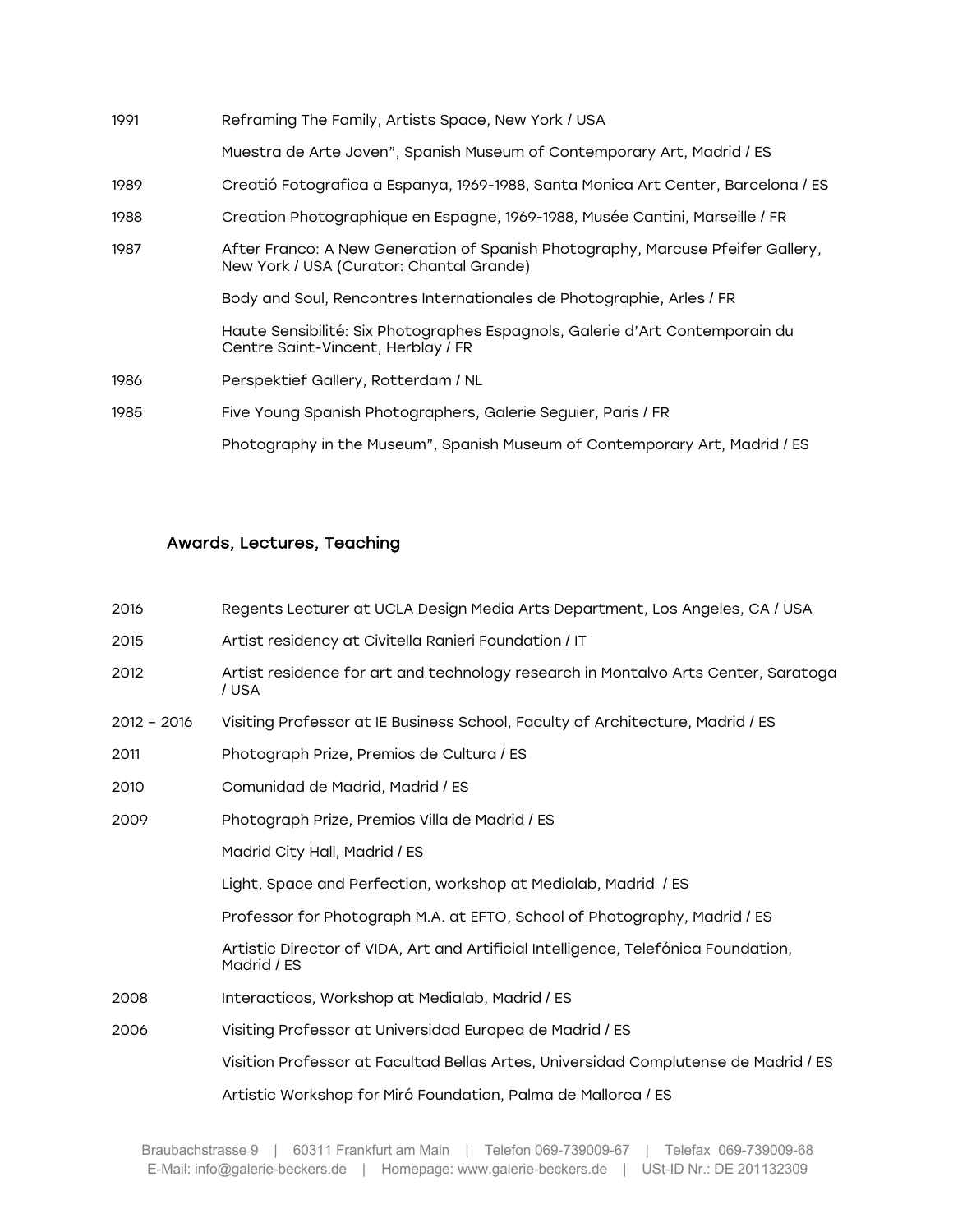| 2005 | Luminous Architecture, lecture at the Colegio Oficial de Arquitectos, Cádiz / ES                                                                                    |
|------|---------------------------------------------------------------------------------------------------------------------------------------------------------------------|
|      | Crossroads: How photography was absorbed by Contemporary Art, lecture at<br>Museum Esteban Vicente, Segovia / ES                                                    |
|      | Daniel Canogar, lecture at EFTI, School of Photography, Madrid / ES                                                                                                 |
| 2004 | Image and Discourse, workshop at Círculo de Bellas Artes, Madrid / ES                                                                                               |
|      | The Photographic Gaze, workshop at Parque Natural Cabo de Gata, Almería / ES                                                                                        |
|      | Public Art and Urban Landscape, workshop for summer extension courses at Colegio<br>Oficial de Arquitectos de Cádiz, Cádiz / ES                                     |
| 2003 | Light Sculptures, lecture at Reina Sofía Contemporary Art Museum, Madrid / ES                                                                                       |
| 2002 | Rewriting reality in the electronic era, lecture for the "Graphic Arts and New<br>Technologies" symposium, BBVA Foundation, Madrid / ES                             |
|      | The thresholds of digital space, lecture for the "Technological challenges: New<br>perspectives and cultural continuities", University of Extremadura, Cáceres / ES |
|      | Artistic processes of the photographic image, workshop for the "Huesca Imagen"<br>Photo-Festival, Huesca / ES                                                       |
|      | Subtexts and Pretexts: The discourses of installation Art, workshop at "Bilboarte"<br>Art Center, Bilbao / ES                                                       |
| 2001 | Transitions: Artistic Processes of the contemporary image, workshop at the Círculo<br>de Bellas Artes, Madrid / ES                                                  |
|      | Art and electronic avatars: aesthetic considerations of artificial life, lecture at<br>Conde Duque Art Center, Madrid / ES                                          |
|      | The Photographic Gaze: the contruction of visual discourse, lecture series, Mestizo,<br>Murcia, Spain / ES                                                          |
| 2000 | Light Sculptures workshop, Centro Gallego de Arte Contemporáneo, Santiago de<br>Compostela / ES                                                                     |
|      | Photographic Process, workshop at University of Salamanca, Salamanca / ES                                                                                           |
| 1999 | Photographic Installations, Círculo de Bellas Artes, Madrid / ES                                                                                                    |
| 1997 | Pilar y Joan Miró Grant for artistic project development / ES                                                                                                       |
|      | Visual Arts Prize, Premios Ojo Crítico of Radio Nacional de España / ES                                                                                             |
| 1996 | Pepiniers Grant of Instituto de la Juventud Europea.                                                                                                                |
|      | Grant of Culture Ministry for "Sous la Surface" project, Quebec / CAN                                                                                               |
| 1995 | Artistic Residence in Banff Centre for the Arts, Banff, Alberta / CAN                                                                                               |
| 1992 | Artistic Residence in Budapest Academy of Arts for "Germinations" project, Biennial<br>of European Young Artists, Budapest / HUN                                    |